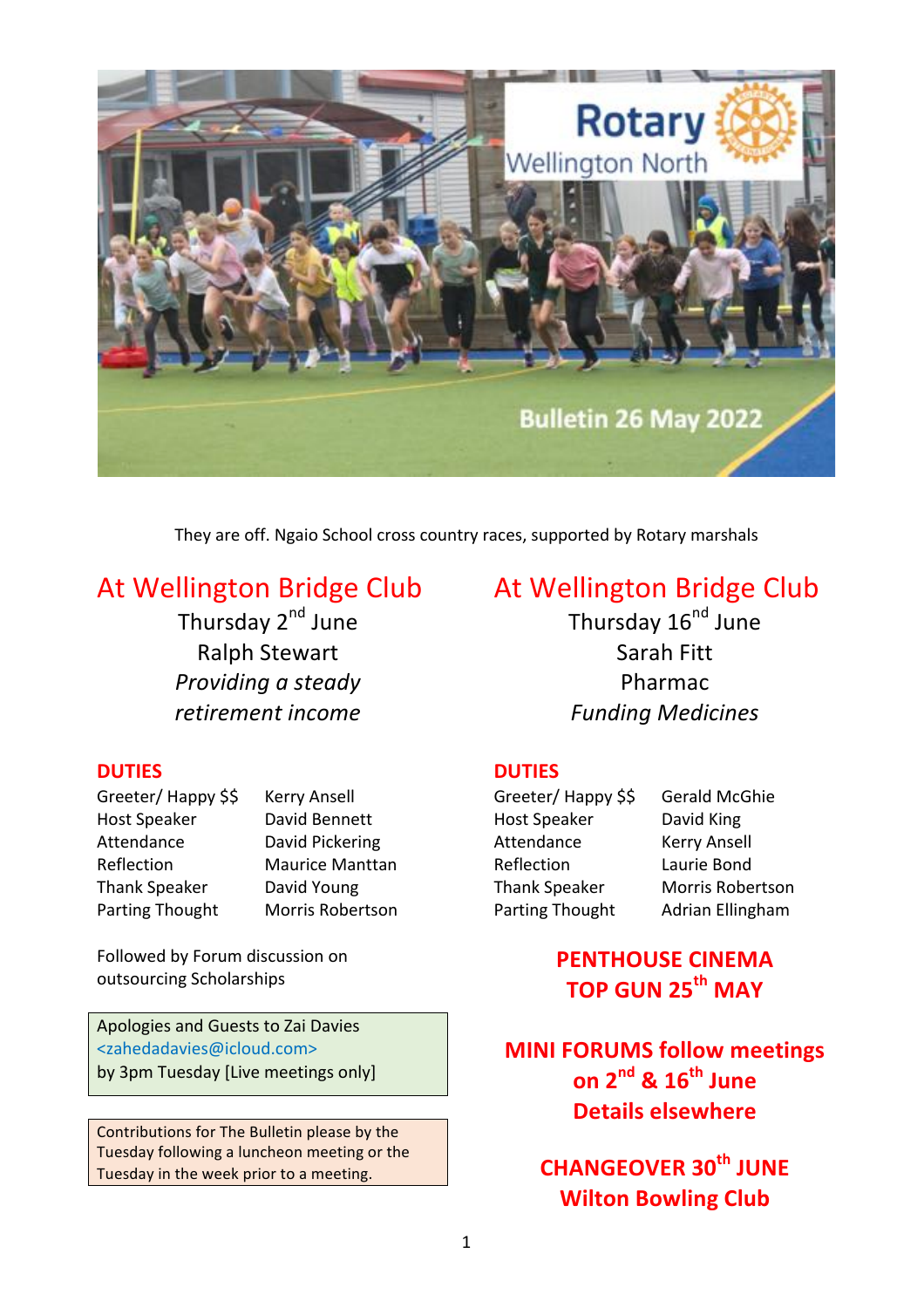# **NEXT LUNCHEON SPEAKER**



**Ralph Stewart** was CEO of AXA Insurance New Zealand for 9 years and 5 years as Chair of Spicers Wealth Management. More recently the CEO of ACC. He has thirty

years of experience in New Zealand's financial services sector, including 8 years as General Manager of Marketing & Strategy at TOWER Insurance. Ralph holds an MBA from Manchester University, majoring in finance. He is a Director of the New Zealand Police Association and New Zealand Registered Master Builders Association, responsible for asset and liability management. Ralph is former member of Victoria University Faculty of Commerce and Finance Advisory Board.

To quote President Stephen: *I look forward to* seeing you on 2 June and hearing from Ralph Stewart about retirement income - a matter of passing interest to many of our members!

### **19th MAY LUNCHEON MEETING**

David Young gave a reflection on charity. He said that he had been collecting for Mary Potter Hospice on the street since early morning. He was accompanied at his post by a number of Queen Margaret College girls who had the powers to attract substantial contributions.

During Happy Dollars, David Pickering commented that he had visited the Rotary grove of trees planted in the Botanic Gardens 7 years ago. He observed that the trees had produced their first acorns. Other notices appear as separate items.

Guest speaker, Paul Atkins, was introduced by Lionel Nunns.



In late 2021 Paul took over the role of Chief Executive of the Royal Society Te Apārangi, New Zealand's learned society dating back to 1867, formed to

advance and promote research and scholarly activity and the pursuit of knowledge. For the six years prior to that he was Chief Executive of Zealandia.

Paul gave a comprehensive description of the history, membership and organisation of the Royal Society. He noted that recent priorities included inclusiveness, particularly understanding the knowledge of indigenous science. In developing its strategy, it was important to be relevant to the contemporary world. 

#### **FROM THE PRESIDENT**

#### *Kia ora*

Last Thursday we had our second lunch meeting face to face since we moved away from full Zoom meetings. These served us well but they weren't most people's idea of



a convivial get together. Zoom has its uses though and I know some of our members are either unable to attend in person or are not happy to attend due to the risk of catching Covid. Although any risk from one of our meetings might be expected to be low, none the less the consequences could be serious due to our members' demographic.

We have a situation where lunch numbers are lower than before Covid, at just below 25, whereas our agreement with our caterers is to pay for a minimum of 25 meals. We've managed to avoid going into the red so far and our trusty Treasurer and the Board will be keeping a close watch on attendance and costs going forward. and will report back on any recommended changes.

By the time you read this Bulletin we will very likely have had our special Movie Night fundraiser at the Penthouse, Brooklyn. Our fundraising team of Kesh Gilmour, Zai Davies and Lionel Nunns made an inspired choice of movie with Tom Cruise' reprise of the legendary Top Gun movie which has had great reviews. We got over the line with ticket sales thanks to really hard work on promoting the movie by the team and our members.

I'm pleased to report our club members sold just under 10 books of tickets worth \$980 for the Rotary Raffle in support of the Wellington Children's' Hospital. This was a useful further contribution by our club to this worthwhile project following our last year's contribution of \$3,600.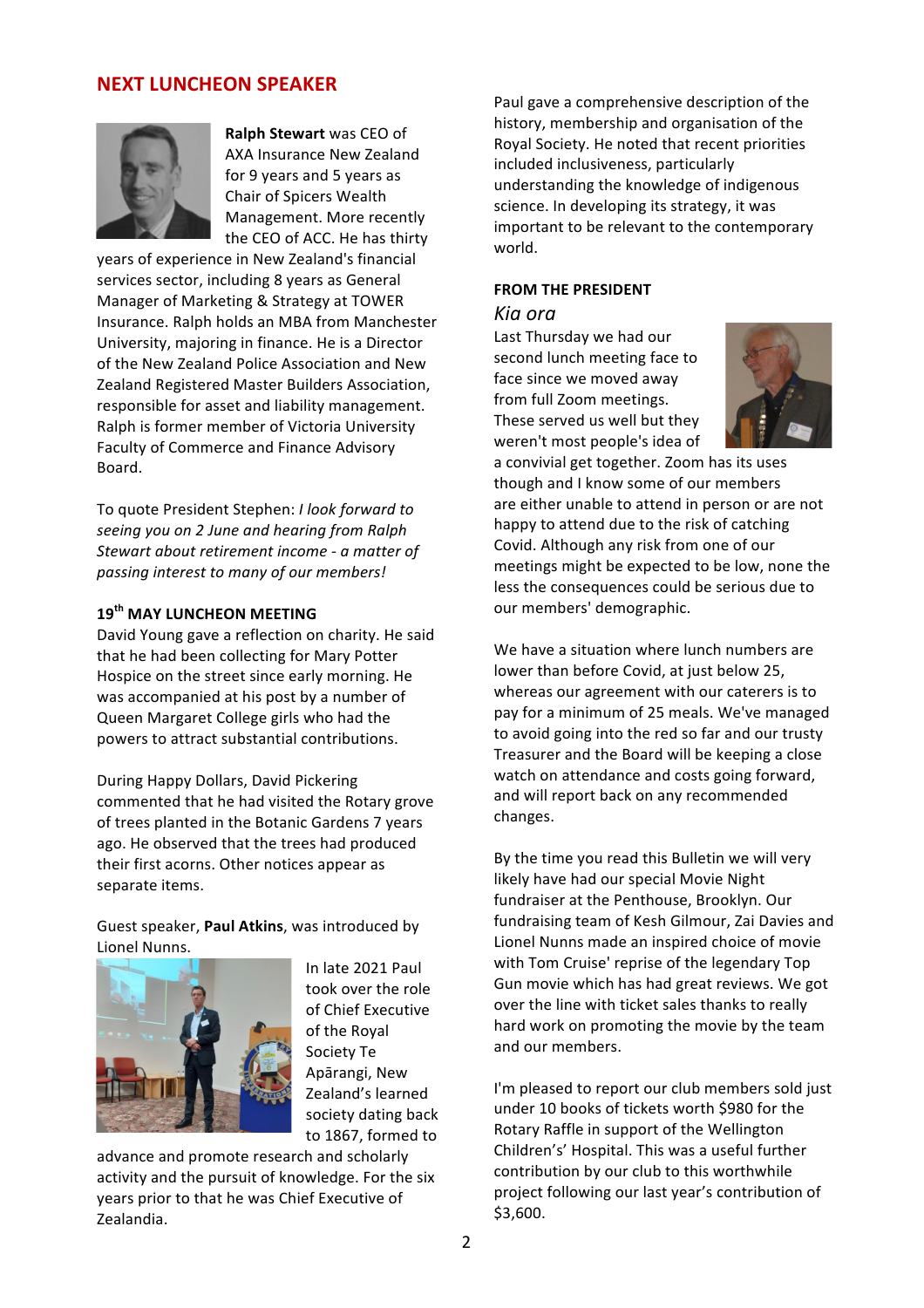The Board met on 16 May and confirmed that Changeover will be on Thursday 30 June. We'll be using the Wilton Bowling Club again as it's a really good venue with good facilities and plenty of parking so we don't have to use our E bikes or E scooters. More info will be coming out shortly.

The Board agreed to a recommendation from Graeme Waters, Chair of our Vocational and Youth Committee, to our club's Charitable Trust. to fund one nominee from St Mary's for the *Innovative Young Minds* programme. We have supported some excellent young budding scientists over the last couple of years and this has proved to be very popular investment by our members 

Because we have quite a bit of Rotary business to deal with before Changeover, and because the planned Forum on 26 May had to be cancelled because it came straight after the Movie Night fundraiser, the Board agreed that over the next 2 lunchtime meetings and straight after the meetings, we'll have two mini Forums. Details follow.

*Nga mihi nui Stephen*

## **MINI FORUMS**



**ON 2 JUNE, President-Elect Zai** Davies will present her plan for the next Rotary Year.

Steve Brazier and Graeme Waters will present the Scholarship Review Group's

report on the option of outsourcing the management of the Scholarship programme.

The review group comprising Steve Brazier, Roy Ferguson and Graeme Waters has investigated what practical options there might be, and has consulted with members who have had experience on the selection panel. Most, but not all, of those consulted favour the idea of outsourcing at least some of the management of the process.

A specific proposal put to us by Universities NZ (UNZ) would have them taking over collection of applications online and making payments to students, while leaving decision making on applications to our own panel. This would be for

a very modest cost (\$1,500). We would want to assure ourselves that using UNZ like this would not deter applicants who may be seeking support for life skills training rather than tertiary study. Jane Edwards from UNZ has met with the group to explain further details and answer questions.

The meeting is face-to-face but there will also be Zoom available to those who cannot attend in person.

#### **The URL**

is: https://us02web.zoom.us/j/89430446806?pw d=Ua\_e9an5ixM68Ositgc7XQSR\_K8Io5.1 Passcode is: 293552

**ON 16 JUNE, David King** will present the updated club Constitution and Bylaws for ratification by the members. Although presentation will take place as agreed by those



involved, there may be some late modifications arising as a consequence of the Council on Legislation. We have been advised that Clubs in Australia and New Zealand are incorporated and need to have additional articles inserted to meet both RI and local regulatory requirements. This information is not yet to hand.

David Young will brief members on the recent work of the Scholarship Trust including their ideas on potential widening of the scope of the charitable activities funded by the Trust.

#### **TO BE A PARKING WARDEN**



The club has the opportunity to raise funds by acting as parking wardens at the Sunday Market on 12 and 19 June. A team of 10 people is required, each with 2 hour shifts, to make the project happen.

Zai will have details of the amount to be raised.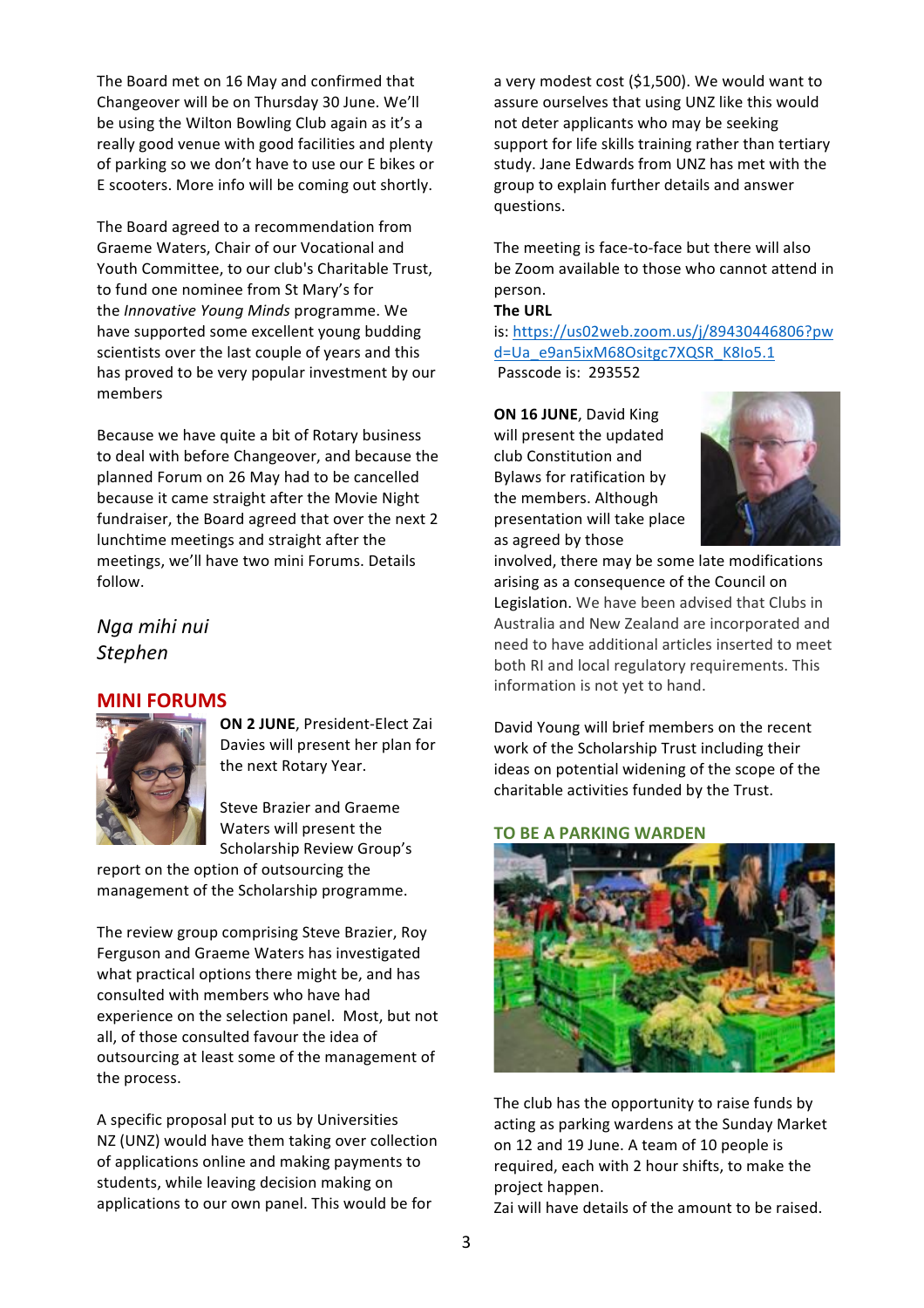### **2022 ROTARY CONVENTION – REAL OR PARTIAL VIRTUAL OPTIONS**



Taking place 4-8 June in Houston, the convention will be filled with engaging speakers and informative breakout sessions that can help you polish your leadership skills and get inspired with new ideas for projects, fundraising, strengthening membership and more. A full list

is available on the Rotary Convention Website. Even if you're not attending in person, there are a few membership-related sessions you may be interested in attending virtually and sharing with clubs in your district.

## **KEEPING THE RUNNERS ON COURSE**



# **SOAR TO NEW HEIGHTS**

It's the season for school cross country races and, again this year, the Rotary Club of Wellington North had members out on the job helping things go smoothly at Ngaio School on 17 May.

Junior school races, on a course constrained to the grounds were scheduled first, but a shower of rain intervened and these races were postponed until the next day. The hardier senior students braved the occasional shower and set off in class groups around a course which took in Bombay St., round past the abandoned Anglican church, through Ngaio Village and home via Colway St.

For race participants, it's critical to know where to go. They can't do a good time if they get lost along the way. Rotarians were acting as race marshals at key points to keep the competitors on the right track. Because flat out running is not for everyone the tail-end Charlie, Lionel Nunns,

was there to see that any exhausted and the struggling were brought home safely. It's these ones who often receive the biggest cheer at the end.

# **YOUTH INVOLVEMENT IN GARDEN OF PEACE AND REMEMBRANCE**



The trees are generally doing well. The KPC based hub youth group helped weed the garden area on the early evening of Friday 4 March, and are being asked to help us with a mulch spreading exercise. Adam Groenewegen from WCC reviewed the project with us on site on 23 March and has had the grass cut since then. He aims to supply us with additional trees for planting in late June/early July. We will enlist hub vouth and any interested others to assist Rotarians on the day. *Graeme Waters*

#### **WOMENS REFUGE – KIDS IN THE MIDDLE PILOT**



With generous donations, including from our club, for books and resources for tamariki in the six Wellington Refuges, they have purchased gold-standard kids' books that help them make sense of family violence and coercive control and give them the words to help their friends and families understand their experiences too.

Women's Refuge will be sending out resources in the form of children's books, Te Reo Emotions magnets, A5 research booklet summaries of Kids in the Middle Research and other useful advocacy resources.

Refuges have begun transforming safe house rooms into spaces for tamariki, with books, toys, posters, and murals just for them.